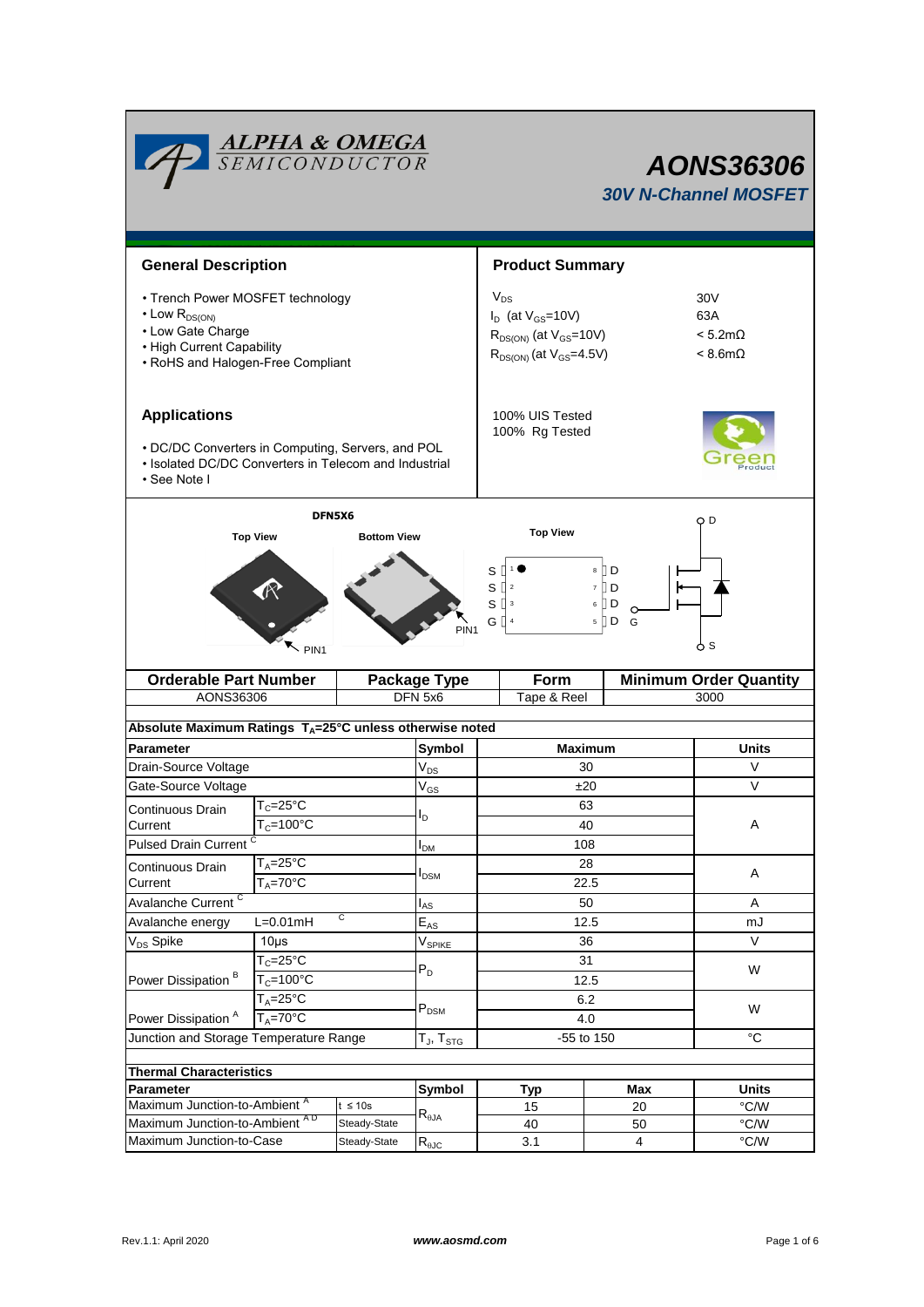

#### **Electrical Characteristics (TJ=25°C unless otherwise noted)**

| <b>Symbol</b>               | Parameter                             | <b>Conditions</b>                                                                           |                     | Min | <b>Typ</b>   | <b>Max</b> | <b>Units</b> |  |  |  |  |  |
|-----------------------------|---------------------------------------|---------------------------------------------------------------------------------------------|---------------------|-----|--------------|------------|--------------|--|--|--|--|--|
| <b>STATIC PARAMETERS</b>    |                                       |                                                                                             |                     |     |              |            |              |  |  |  |  |  |
| $BV_{DSS}$                  | Drain-Source Breakdown Voltage        | $I_D = 250 \mu A$ , $V_{GS} = 0V$                                                           |                     | 30  |              |            | $\vee$       |  |  |  |  |  |
|                             | Zero Gate Voltage Drain Current       | $V_{DS}$ =30V, $V_{GS}$ =0V                                                                 |                     |     |              | 1          | μA           |  |  |  |  |  |
| $I_{DSS}$                   |                                       |                                                                                             | $T_i = 55^{\circ}C$ |     |              | 5          |              |  |  |  |  |  |
| $I_{GSS}$                   | Gate-Body leakage current             | $V_{DS} = 0V$ , $V_{GS} = \pm 20V$                                                          |                     |     |              | ±100       | nA           |  |  |  |  |  |
| $V_{GS(th)}$                | Gate Threshold Voltage                | $V_{DS} = V_{GS}$ , $I_D = 250 \mu A$                                                       |                     | 1.3 | 1.75         | 2.2        | $\vee$       |  |  |  |  |  |
| $R_{DS(ON)}$                |                                       | $V_{GS}$ =10V, $I_D$ =20A                                                                   |                     |     | 3.8          | 5.2        | $m\Omega$    |  |  |  |  |  |
|                             | Static Drain-Source On-Resistance     |                                                                                             | $T_{\rm J}$ =125°C  |     | 5.4          | 7.6        |              |  |  |  |  |  |
|                             |                                       | $V_{GS} = 4.5V, I_D = 20A$                                                                  |                     | 5.6 | 8.6          | $m\Omega$  |              |  |  |  |  |  |
| $g_{FS}$                    | <b>Forward Transconductance</b>       | $V_{DS} = 5V$ , $I_D = 20A$                                                                 |                     | 80  |              | S          |              |  |  |  |  |  |
| $V_{SD}$                    | Diode Forward Voltage                 | $IS=1A, VGS=0V$                                                                             |                     | 0.7 | $\mathbf{1}$ | $\vee$     |              |  |  |  |  |  |
| I <sub>s</sub>              | Maximum Body-Diode Continuous Current |                                                                                             |                     |     | 30           | A          |              |  |  |  |  |  |
| <b>DYNAMIC PARAMETERS</b>   |                                       |                                                                                             |                     |     |              |            |              |  |  |  |  |  |
| $C_{\text{iss}}$            | Input Capacitance                     |                                                                                             |                     |     | 1000         |            | pF           |  |  |  |  |  |
| $\mathsf{C}_{\mathrm{oss}}$ | <b>Output Capacitance</b>             | $V_{\text{GS}} = 0V$ , $V_{\text{DS}} = 15V$ , f=1MHz                                       |                     | 290 |              | рF         |              |  |  |  |  |  |
| $C_{\text{rss}}$            | Reverse Transfer Capacitance          |                                                                                             |                     | 50  |              | pF         |              |  |  |  |  |  |
| R <sub>g</sub>              | Gate resistance                       | $f=1MHz$                                                                                    |                     | 0.2 | 0.6          | 1          | Ω            |  |  |  |  |  |
|                             | <b>SWITCHING PARAMETERS</b>           |                                                                                             |                     |     |              |            |              |  |  |  |  |  |
| $Q_q(10V)$                  | <b>Total Gate Charge</b>              | $V_{GS}$ =10V, $V_{DS}$ =15V, $I_{D}$ =20A                                                  |                     |     | 17           | 30         | nC           |  |  |  |  |  |
| $Q_q(4.5V)$                 | <b>Total Gate Charge</b>              |                                                                                             |                     |     | 8            | 15         | nC           |  |  |  |  |  |
| $\mathsf{Q}_{\text{gs}}$    | Gate Source Charge                    |                                                                                             |                     |     | 2.8          |            | nC           |  |  |  |  |  |
| $\mathsf{Q}_{\text{gd}}$    | Gate Drain Charge                     |                                                                                             |                     |     | 4.1          |            | nC           |  |  |  |  |  |
| $t_{D(on)}$                 | Turn-On DelayTime                     |                                                                                             |                     |     | 6.5          |            | ns           |  |  |  |  |  |
| t,                          | Turn-On Rise Time                     | $V_{GS}$ =10V, $V_{DS}$ =15V, R <sub>L</sub> =0.75 $\Omega$ ,<br>$R_{\text{GEN}} = 3\Omega$ |                     |     | 3.0          |            | ns           |  |  |  |  |  |
| $t_{D(off)}$                | Turn-Off DelayTime                    |                                                                                             |                     |     | 19           |            | ns           |  |  |  |  |  |
| $\mathsf{t}_{\mathsf{f}}$   | <b>Turn-Off Fall Time</b>             |                                                                                             |                     | 2.5 |              | ns         |              |  |  |  |  |  |
| $\mathfrak{t}_{\text{rr}}$  | Body Diode Reverse Recovery Time      | $I_F = 20A$ , di/dt=500A/ $\mu$ s                                                           |                     |     | 11           |            | ns           |  |  |  |  |  |
| $Q_{rr}$                    | Body Diode Reverse Recovery Charge    | $I_F = 20A$ , di/dt=500A/ $\mu$ s                                                           |                     |     | 19           |            | nC           |  |  |  |  |  |

A. The value of R<sub>BJA</sub> is measured with the device mounted on 1in<sup>2</sup> FR-4 board with 2oz. Copper, in a still air environment with T<sub>A</sub> =25°C. The Power dissipation P<sub>DSM</sub> is based on R <sub>6JA</sub> t≤ 10s and the maximum allowed junction temperature of 150°C. The value in any given application depends on the user's specific board design.

B. The power dissipation P<sub>D</sub> is based on T<sub>J(MAX)</sub>=150°C, using junction-to-case thermal resistance, and is more useful in setting the upper dissipation limit for cases where additional heatsinking is used.

C. Single pulse width limited by junction temperature  $T_{J(MAX)}$ =150°C.

D. The  $R_{a_i}$  is the sum of the thermal impedance from junction to case  $R_{a_i}$  and case to ambient.

E. The static characteristics in Figures 1 to 6 are obtained using <300 μs pulses, duty cycle 0.5% max.<br>F. These curves are based on the junction-to-case thermal impedance which is measured with the device mounted to a la maximum junction temperature of  $T_{J(MAX)}$ =150°C. The SOA curve provides a single pulse rating.

G. The maximum current rating is package limited.

H. These tests are performed with the device mounted on 1 in<sup>2</sup> FR-4 board with 2oz. Copper, in a still air environment with T<sub>A</sub>=25°C.

I. For application requiring slow >1ms turn-on/turn-off, please consult AOS FAE for proper product selection.

APPLICATIONS OR USE AS CRITICAL COMPONENTS IN LIFE SUPPORT DEVICES OR SYSTEMS ARE NOT AUTHORIZED. AOS DOES NOT ASSUME ANY LIABILITY ARISING OUT OF SUCH APPLICATIONS OR USES OF ITS PRODUCTS. AOS RESERVES THE RIGHT TO IMPROVE PRODUCT DESIGN,FUNCTIONS AND RELIABILITY WITHOUT NOTICE.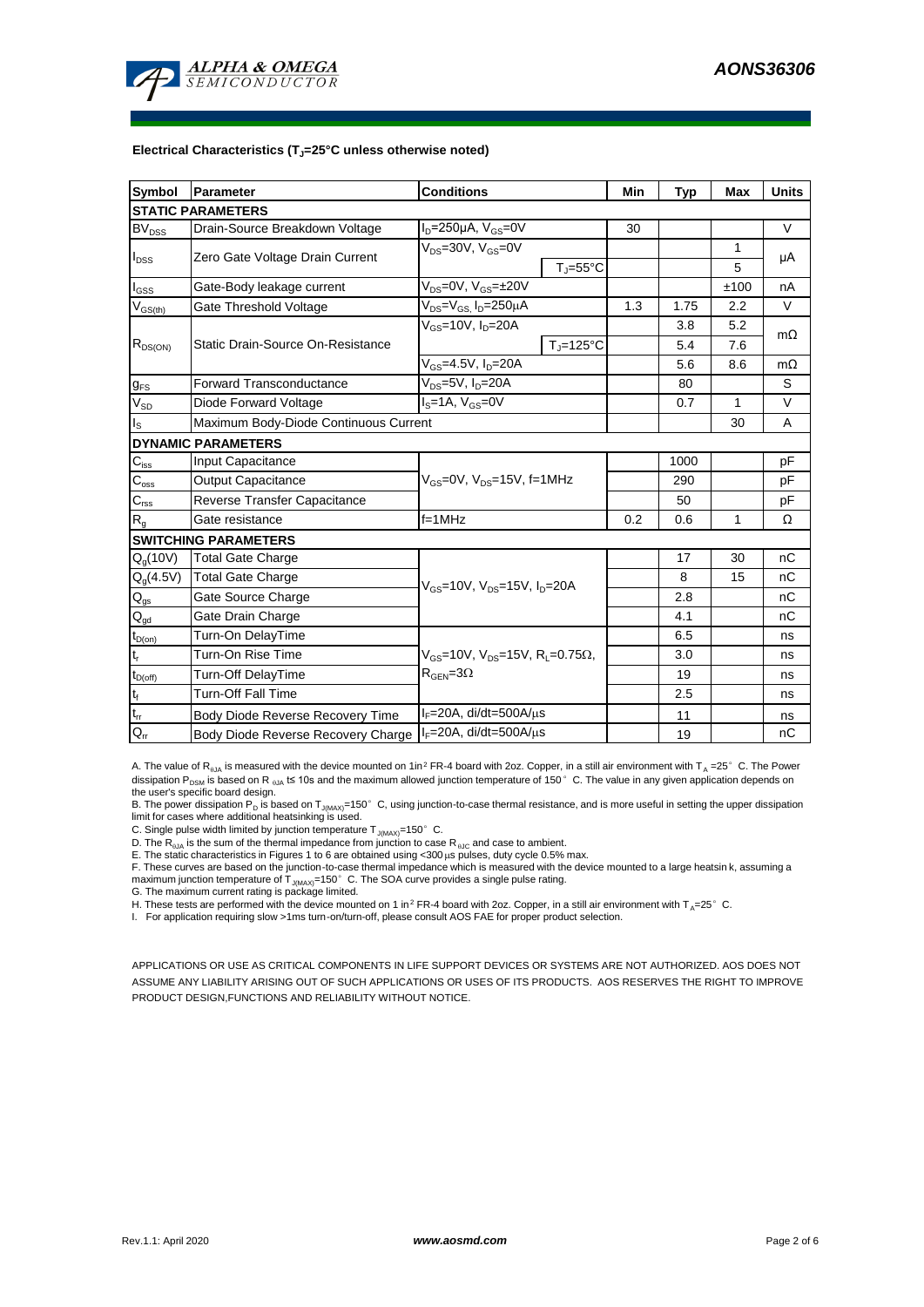

### **TYPICAL ELECTRICAL AND THERMAL CHARACTERISTICS**

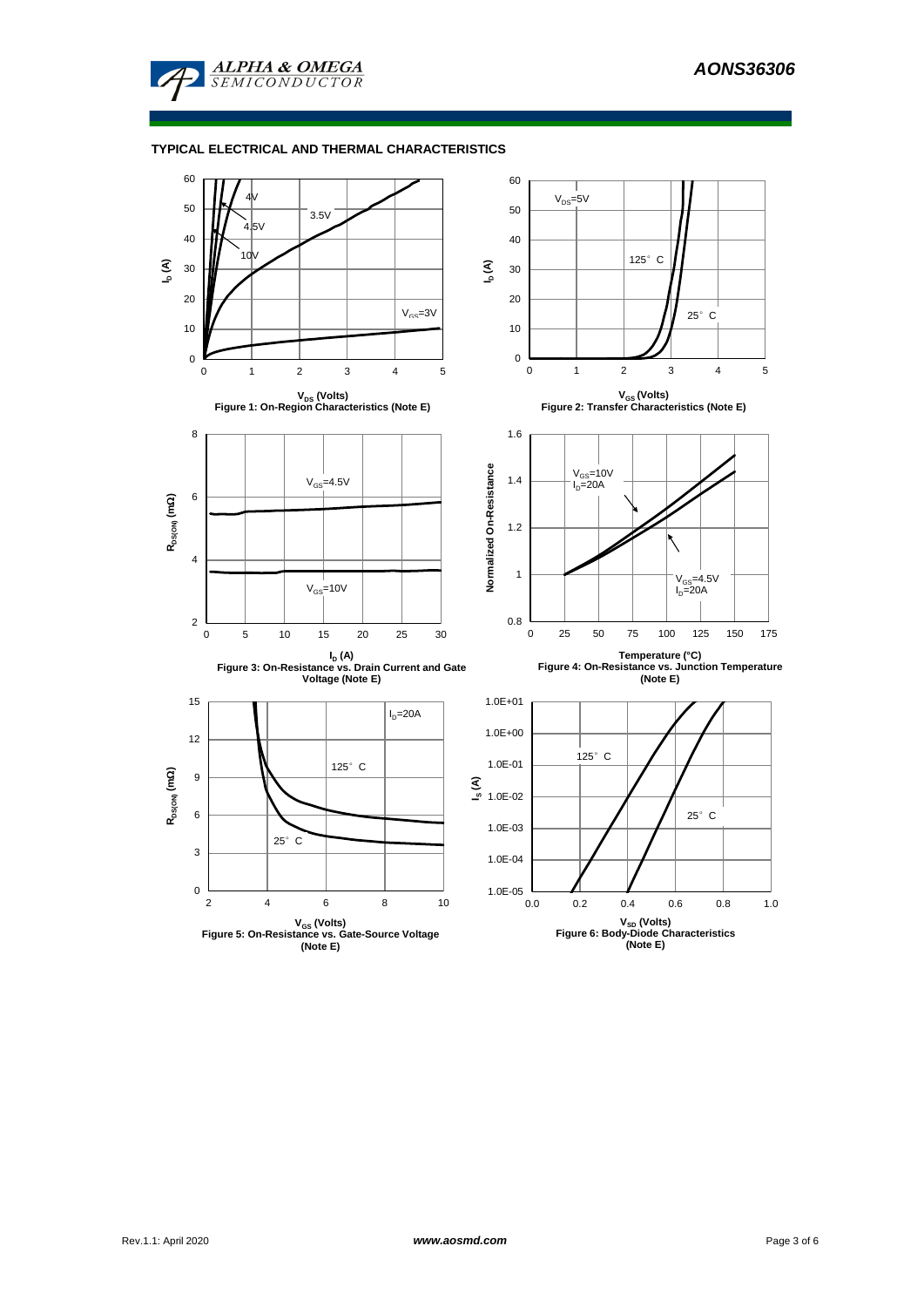

#### **TYPICAL ELECTRICAL AND THERMAL CHARACTERISTICS**



**Pulse Width (s) Figure 11: Normalized Maximum Transient Thermal Impedance (Note F)**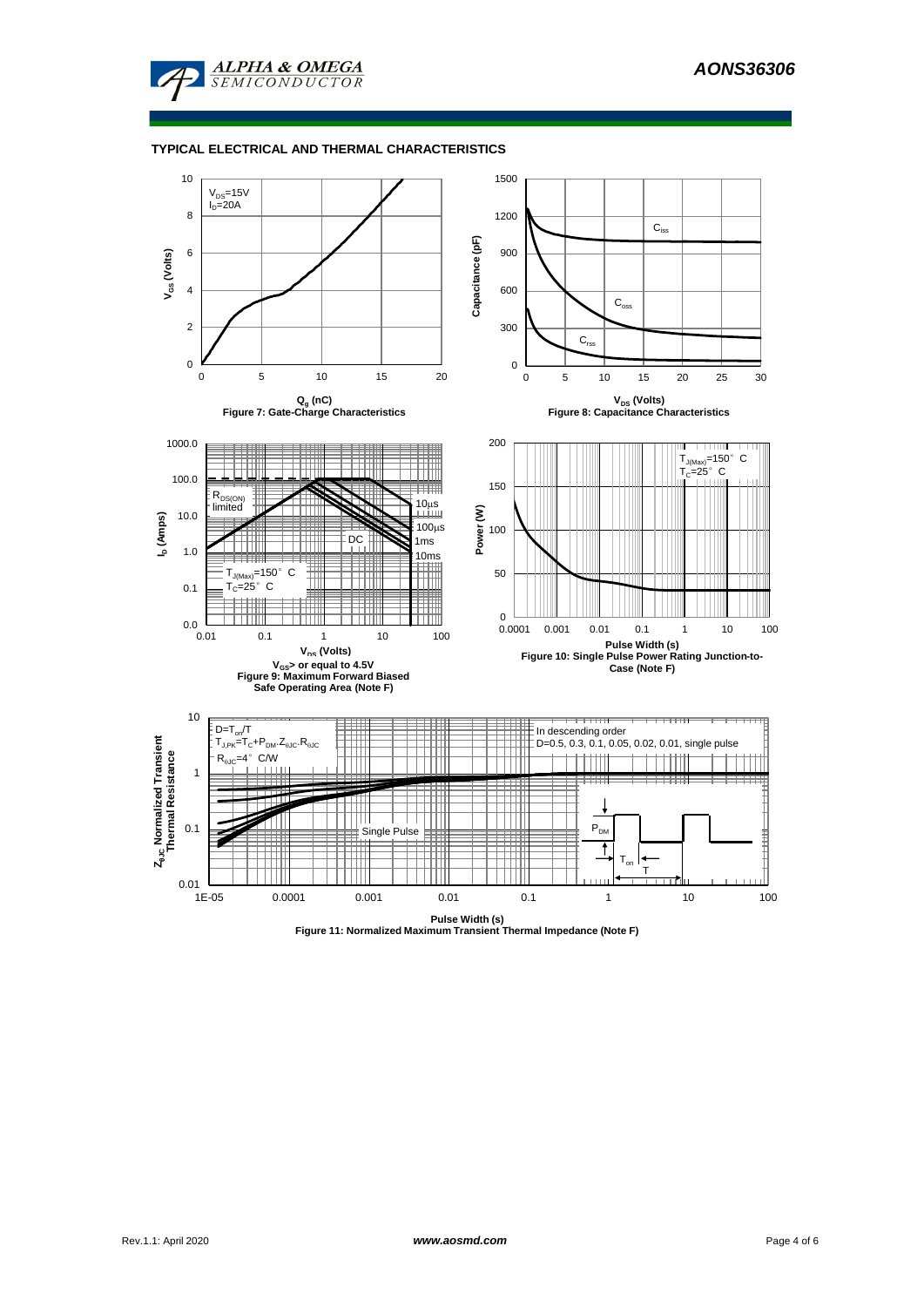

### **TYPICAL ELECTRICAL AND THERMAL CHARACTERISTICS**



**Pulse Width (s) Figure 14: Single Pulse Power Rating Junction-to-Ambient (Note H)**



**Pulse Width (s) Figure 15: Normalized Maximum Transient Thermal Impedance (Note H)**